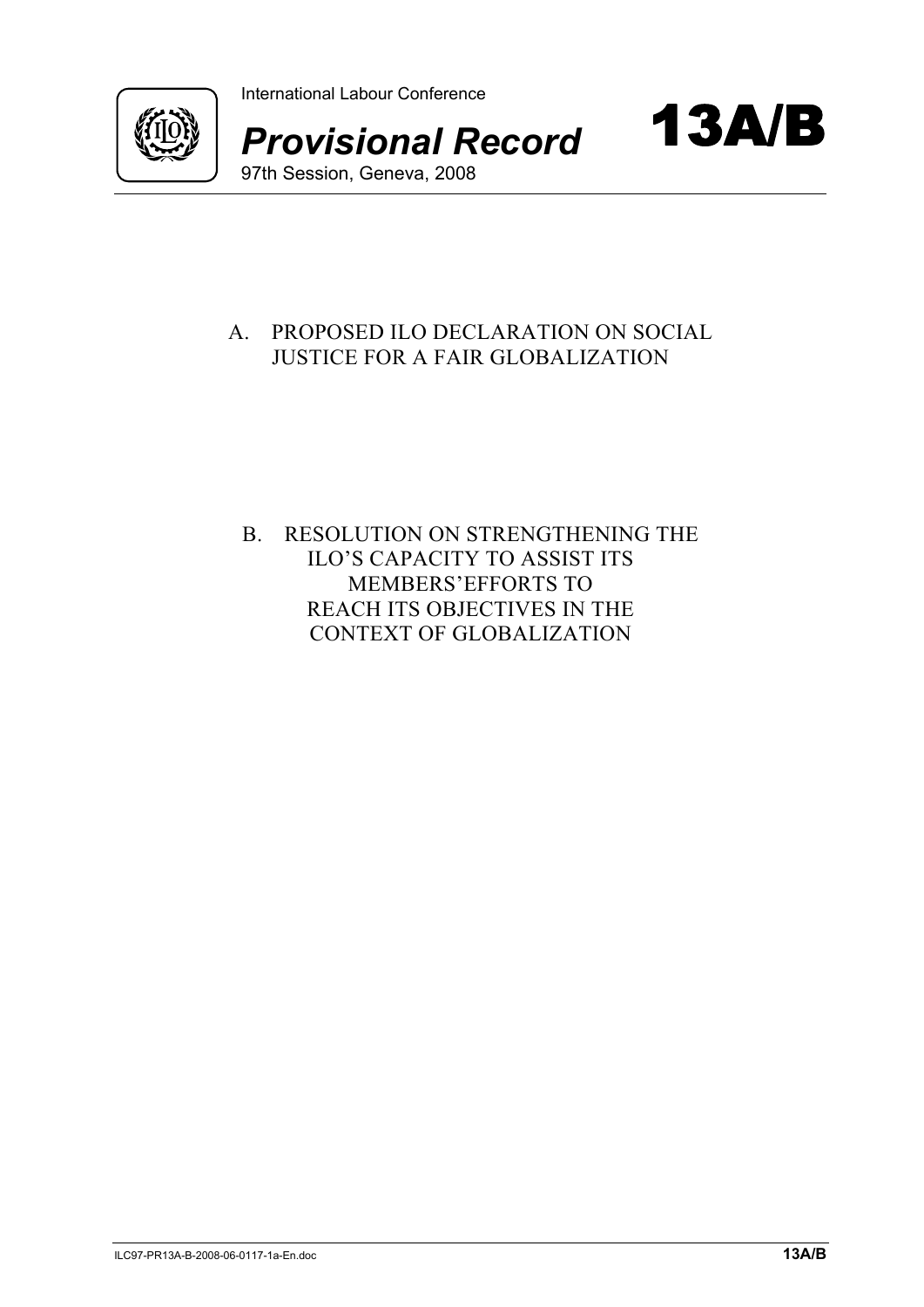

International Labour Conference

*Provisional Record* 13A 97th Session, Geneva, 2008



PROPOSED ILO DECLARATION ON SOCIAL JUSTICE FOR A FAIR GLOBALIZATION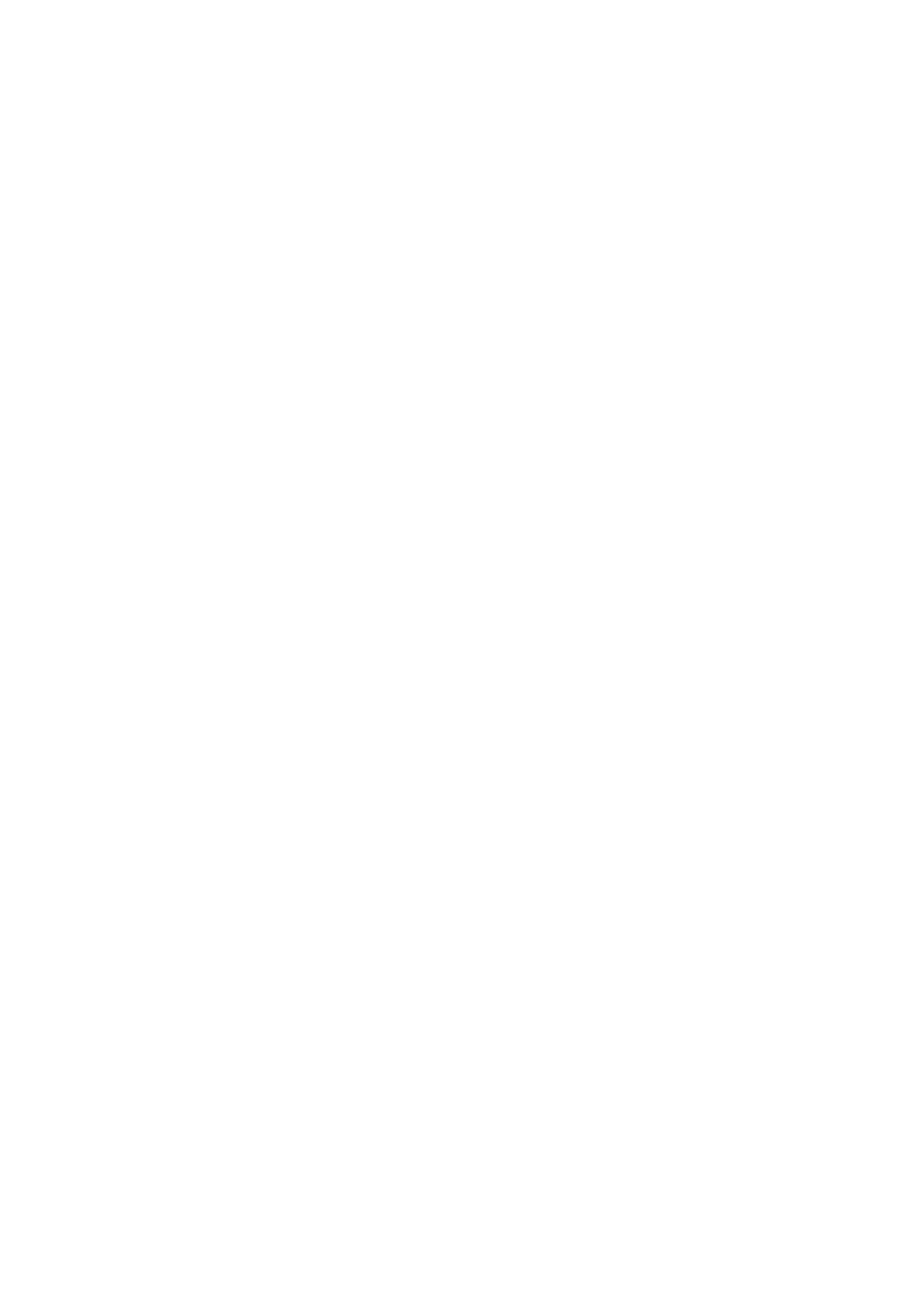## **Proposed ILO Declaration on Social Justice for a Fair Globalization**

- The International Labour Conference, meeting in Geneva on the occasion of its 97th Session,
- *Considering* that the present context of globalization, characterized by the diffusion of new technologies, the flow of ideas, the exchange of goods and services, the increase in capital and financial flows, the internationalization of business and business processes and dialogue as well as the movement of persons, especially working women and men, is reshaping the world of work in profound ways:
- on the one hand, the process of economic cooperation and integration has helped a number of countries to benefit from high rates of economic growth and employment creation, to absorb many of the rural poor into the modern urban economy, to advance their developmental goals, and to foster innovation in product development and the circulation of ideas;
- on the other hand, global economic integration has caused many countries and sectors to face major challenges of income inequality, continuing high levels of unemployment and poverty, vulnerability of economies to external shocks, and the growth of both unprotected work and the informal economy, which impact on the employment relationship and the protections it can offer;
- *Recognizing* that achieving an improved and fair outcome for all has become even more necessary in these circumstances to meet the universal aspiration for social justice, to reach full employment, to ensure the sustainability of open societies and the global economy, to achieve social cohesion and to combat poverty and rising inequalities;
- *Convinced* that the International Labour Organization has a key role to play in helping to promote and achieve progress and social justice in a constantly changing environment:
- based on the mandate contained in the ILO Constitution, including the Declaration of Philadelphia (1944), which continues to be fully relevant in the twenty-first century and should inspire the policy of its Members and which, among other aims, purposes and principles:
	- **a** affirms that labour is not a commodity and that poverty anywhere constitutes a danger to prosperity everywhere;
	- **recognizes that the ILO has the solemn obligation to further among the** nations of the world programmes which will achieve the objectives of full employment and the raising of standards of living, a minimum living wage and the extension of social security measures to provide a basic income to all in need, along with all the other objectives set out in the Declaration of Philadelphia;
	- **n** provides the ILO with the responsibility to examine and consider all international economic and financial policies in the light of the fundamental objective of social justice; and
- drawing on and reaffirming the ILO Declaration on Fundamental Principles and Rights at Work and its Follow-up (1998) in which Members recognized, in the discharge of the Organization's mandate, the particular significance of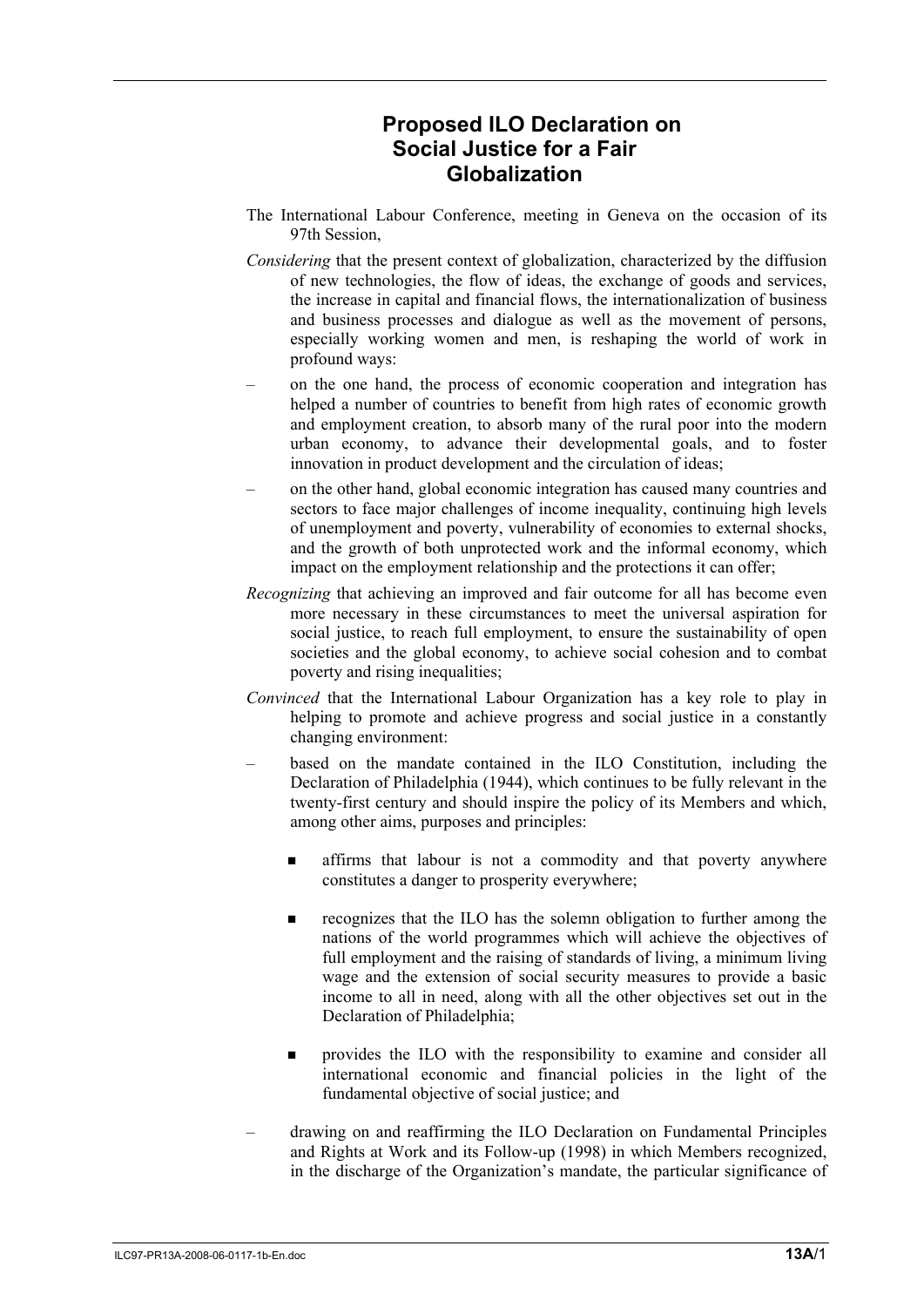the fundamental rights, namely: freedom of association and the effective recognition of the right to collective bargaining, the elimination of all forms of forced or compulsory labour, the effective abolition of child labour, and the elimination of discrimination in respect of employment and occupation;

- *Encouraged* by the international community's recognition of Decent Work as an effective response to the challenges of globalization, having regard to:
- the outcomes of the 1995 World Summit for Social Development in Copenhagen;
- the wide support, repeatedly expressed at global and regional levels, for the decent work concept developed by the ILO; and
- the endorsement by Heads of State and Government at the 2005 World Summit of the United Nations of fair globalization and the goals of full and productive employment and decent work for all, as central objectives of their relevant national and international policies;
- *Convinced* that in a world of growing interdependence and complexity and the internationalization of production:
- the fundamental values of freedom, human dignity, social justice, security and non-discrimination are essential for sustainable economic and social development and efficiency;
- social dialogue and the practice of tripartism between governments and the representative organizations of workers and employers within and across borders are now more relevant to achieving solutions and to building up social cohesion and the rule of law through, among other means, international labour standards;
- the importance of the employment relationship should be recognized as a means of providing legal protection to workers;
- productive, profitable and sustainable enterprises, together with a strong social economy and a viable public sector, are critical to sustainable economic development and employment opportunities; and
- the Tripartite Declaration of Principles concerning Multinational Enterprises and Social Policy (1977), as revised, which addresses the growing role of such actors in the realization of the Organization's objectives, has particular relevance; and
- *Recognizing* that the present challenges call for the Organization to intensify its efforts and to mobilize all its means of action to promote its constitutional objectives, and that, to make these efforts effective and strengthen the ILO's capacity to assist its Members' efforts to reach the ILO's objectives in the context of globalization, the Organization must:
- ensure coherence and collaboration in its approach to advancing its development of a global and integrated approach, in line with the Decent Work Agenda and the four strategic objectives of the ILO, drawing upon the synergies among them;
- adapt its institutional practices and governance to improve effectiveness and efficiency while fully respecting the existing constitutional framework and procedures;
- assist constituents to meet the needs they have expressed at country level based on full tripartite discussion, through the provision of high-quality information, advice and technical programmes that help them meet those needs in the context of the ILO's constitutional objectives; and
- promote the ILO's standard-setting policy as a cornerstone of ILO activities by enhancing its relevance to the world of work, and ensure the role of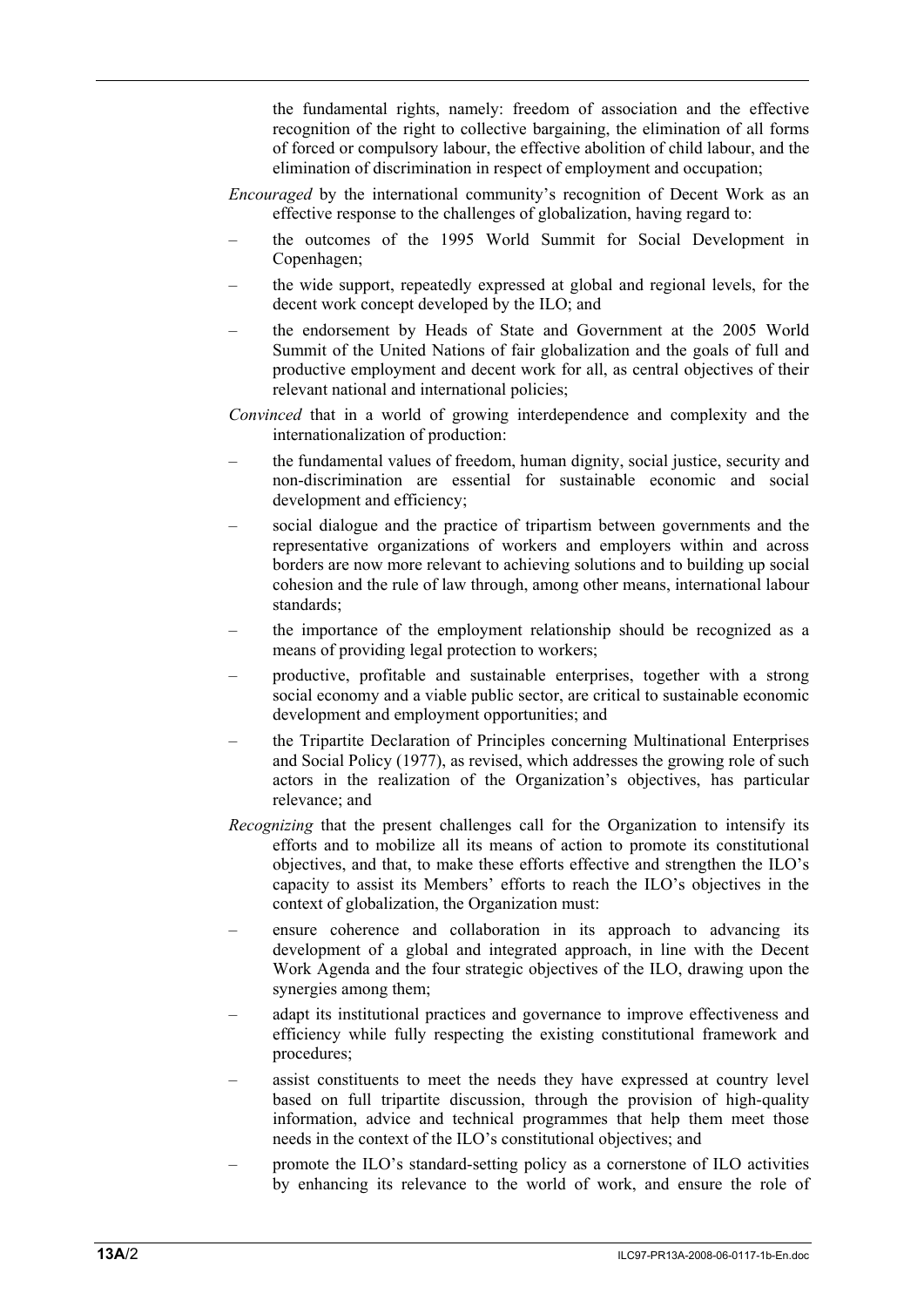standards as a useful means of achieving the constitutional objectives of the Organization;

Therefore adopts this ………. day of June of the year two thousand and eight the present **Declaration** 

#### I. SCOPE AND PRINCIPLES

The Conference recognizes and declares that:

- A. In the context of accelerating change, the commitments and efforts of Members and the Organization to implement the ILO's constitutional mandate, including through international labour standards, and to place full and productive employment and decent work at the centre of economic and social policies, should be based on the four equally important strategic objectives of the ILO, through which the Decent Work Agenda is expressed and which can be summarized as follows:
	- (i) promoting employment by creating a sustainable institutional and economic environment in which:
		- individuals can develop and update the necessary capacities and skills they need to enable them to be productively occupied for their personal fulfilment and the common well-being;
		- all enterprises, public or private, are sustainable to enable growth and the generation of greater employment and income opportunities and prospects for all; and
		- societies can achieve their goals of economic development, good living standards and social progress;
	- (ii) developing and enhancing measures of social protection social security and labour protection – which are sustainable and adapted to national circumstances, including:
		- the extension of social security to all, including measures to provide basic income to all in need of such protection, and adapting its scope and coverage to meet the new needs and uncertainties generated by the rapidity of technological, societal, demographic and economic changes;
		- healthy and safe working conditions; and
		- policies in regard to wages and earnings, hours and other conditions of work, designed to ensure a just share of the fruits of progress to all and a minimum living wage to all employed and in need of such protection;
	- (iii) promoting social dialogue and tripartism as the most appropriate methods for:
		- adapting the implementation of the strategic objectives to the needs and circumstances of each country;
		- translating economic development into social progress, and social progress into economic development;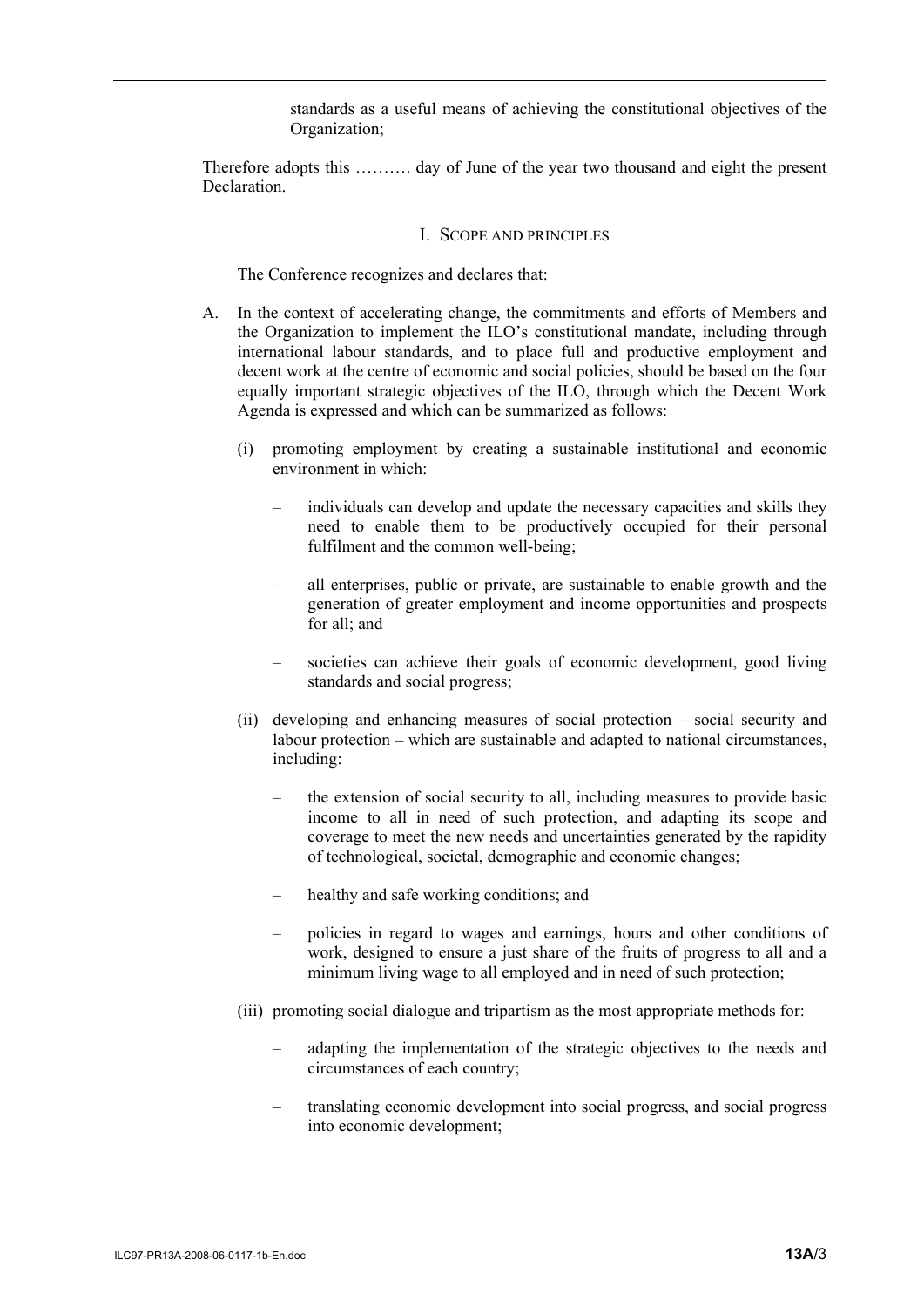- facilitating consensus building on relevant national and international policies that impact on employment and decent work strategies and programmes; and
- making labour law and institutions effective, including in respect of the recognition of the employment relationship, the promotion of good industrial relations and the building of effective labour inspection systems; and
- (iv) respecting, promoting and realizing the fundamental principles and rights at work, which are of particular significance, as both rights and enabling conditions that are necessary for the full realization of all of the strategic objectives, noting:
	- that freedom of association and the effective recognition of the right to collective bargaining are particularly important to enable the attainment of the four strategic objectives; and
	- that the violation of fundamental principles and rights at work cannot be invoked or otherwise used as a legitimate comparative advantage and that labour standards should not be used for protectionist trade purposes.
- B. The four strategic objectives are inseparable, interrelated and mutually supportive. The failure to promote any one of them would harm progress towards the others. To optimize their impact, efforts to promote them should be part of an ILO global and integrated strategy for decent work. Gender equality and non-discrimination must be considered to be cross-cutting issues in the abovementioned strategic objectives.
- C. How Members achieve the strategic objectives is a question that must be determined by each Member subject to its existing international obligations and the fundamental principles and rights at work with due regard, among others, to:
	- (i) the national conditions and circumstances, and needs as well as priorities expressed by representative organizations of employers and workers;
	- (ii) the interdependence, solidarity and cooperation among all Members of the ILO that are more pertinent than ever in the context of a global economy; and
	- (iii) the principles and provisions of international labour standards.

#### II. METHOD OF IMPLEMENTATION

The Conference further recognizes that, in a globalized economy:

- A. The implementation of Section I of this Declaration requires that the ILO effectively assist its Members in their efforts. To that end, the Organization should review and adapt its institutional practices to enhance governance and capacity building in order to make the best use of its human and financial resources and of the unique advantage of its tripartite structure and standards system, with a view to:
	- (i) better understanding its Members' needs, with respect to each of the strategic objectives, as well as past ILO action to meet them in the framework of a recurring item on the agenda of the Conference, so as to:
		- determine how the ILO can more efficiently address these needs through coordinated use of all its means of action;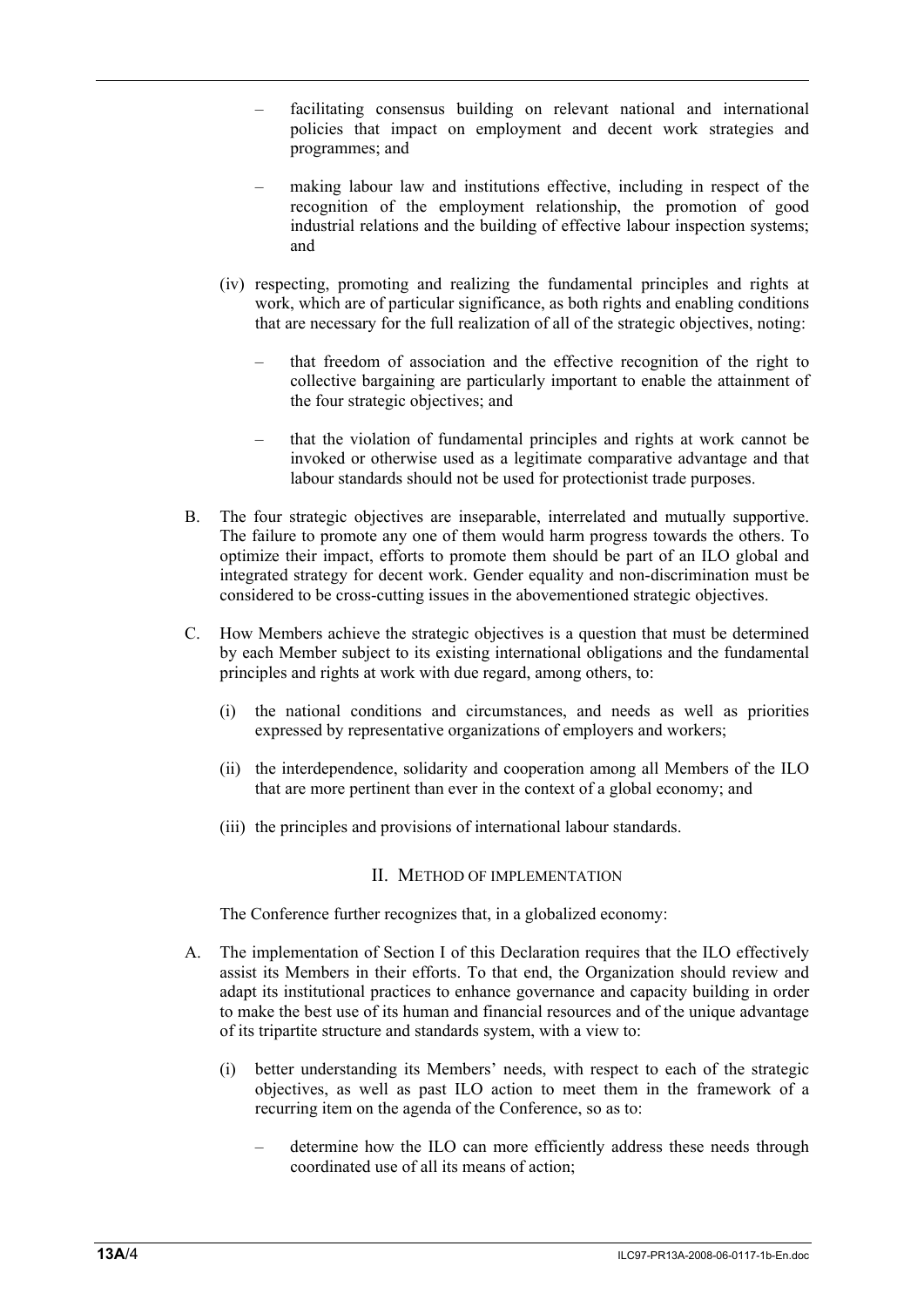- determine the necessary resources to address these needs and, if appropriate, to attract additional resources; and
- guide the Governing Body and the Office in their responsibilities;
- (ii) strengthening and streamlining its technical cooperation and expert advice in order to:
	- support and assist efforts by individual Members to make progress on a tripartite basis towards all the strategic objectives, through country programmes for decent work, where appropriate, and within the framework of the United Nations system; and
	- help, wherever necessary, the institutional capacity of member States, as well as representative organizations of employers and workers, to facilitate meaningful and coherent social policy and sustainable development;
- (iii) promoting shared knowledge and understanding of the synergies between the strategic objectives through empirical analysis and tripartite discussion of concrete experiences, with the voluntary cooperation of countries concerned, and with a view to informing Members' decision-making in relation to the opportunities and challenges of globalization;
- (iv) upon request, providing assistance to Members who wish to promote strategic objectives jointly within the framework of bilateral or multilateral agreements, subject to their compatibility with ILO obligations; and
- (v) developing new partnerships with non-state entities and economic actors, such as multinational enterprises and trade unions operating at the global sectoral level in order to enhance the effectiveness of ILO operational programmes and activities, enlist their support in any appropriate way, and otherwise promote the ILO strategic objectives. This will be done in consultation with representative national and international organizations of workers and employers.
- B. At the same time, Members have a key responsibility to contribute, through their social and economic policy, to the realization of a global and integrated strategy for the implementation of the strategic objectives, which encompass the Decent Work Agenda outlined in Section I of this Declaration. Implementation of the Decent Work Agenda at national level will depend on national needs and priorities and it will be for member States, in consultation with the representative organizations of workers and employers, to determine how to discharge that responsibility. To that end, they may consider, among other steps:
	- (i) the adoption of a national or regional strategy for decent work, or both, targeting a set of priorities for the integrated pursuit of the strategic objectives;
	- (ii) the establishment of appropriate indicators or statistics, if necessary with the assistance of the ILO, to monitor and evaluate the progress made;
	- (iii) the review of their situation as regards the ratification or implementation of ILO instruments with a view to achieving a progressively increasing coverage of each of the strategic objectives, with special emphasis on the instruments classified as core labour standards as well as those regarded as most significant from the viewpoint of governance covering tripartism, employment policy and labour inspection;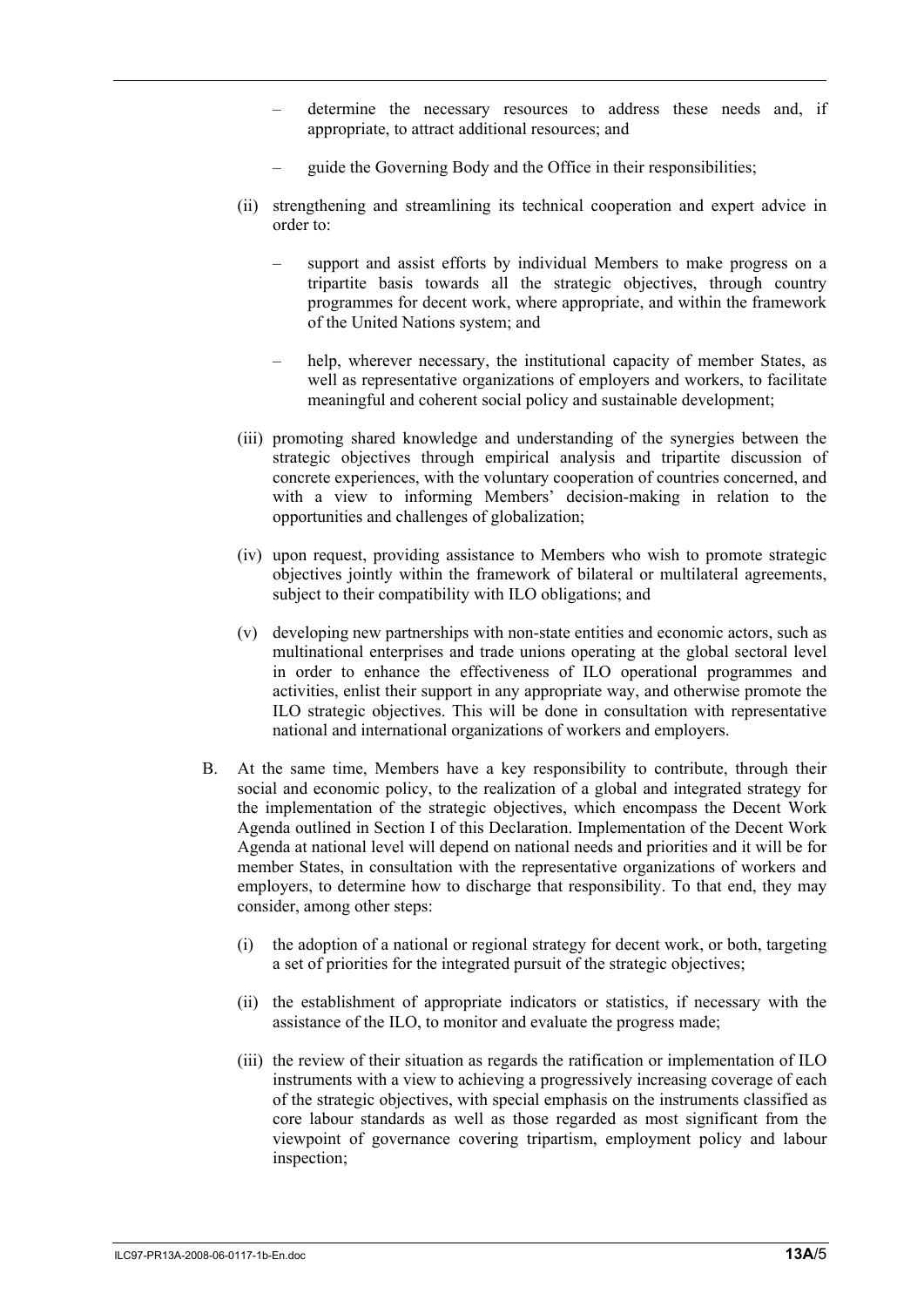- (iv) the taking of appropriate steps for an adequate coordination between positions taken on behalf of the member State concerned in relevant international forums and any steps they may take under the present Declaration;
- (v) the promotion of sustainable enterprises;
- (vi) where appropriate, sharing national and regional good practice gained from the successful implementation of national or regional initiatives with a decent work element; and
- (vii) the provision on a bilateral, regional or multilateral basis, in so far as their resources permit, of appropriate support to other Members' efforts to give effect to the principles and objectives referred to in this Declaration.
- C. Other international and regional organizations with mandates in closely related fields can have an important contribution to make to the implementation of the integrated approach. The ILO should invite them to promote decent work, bearing in mind that each agency will have full control of its mandate. As trade and financial market policy both affect employment, it is the ILO's role to evaluate those employment effects to achieve its aim of placing employment at the heart of economic policies.

#### III. FINAL PROVISIONS

- A. The Director-General of the International Labour Office will ensure that the present Declaration is communicated to all Members and, through them, to representative organizations of employers and workers, to international organizations with competence in related fields at the international and regional levels, and to such other entities as the Governing Body may identify. Governments, as well as employers' and workers' organizations at the national level, shall make the Declaration known in all relevant forums where they may participate or be represented, or otherwise disseminate it to any other entities that may be concerned.
- B. The Governing Body and the Director-General of the International Labour Office will have the responsibility for establishing appropriate modalities for the expeditious implementation of Section II of this Declaration.
- C. At such time(s) as the Governing Body may find appropriate, and in accordance with modalities to be established, the impact of the present Declaration, and in particular the steps taken to promote its implementation, will be the object of a review by the International Labour Conference with a view to assessing what action might be appropriate.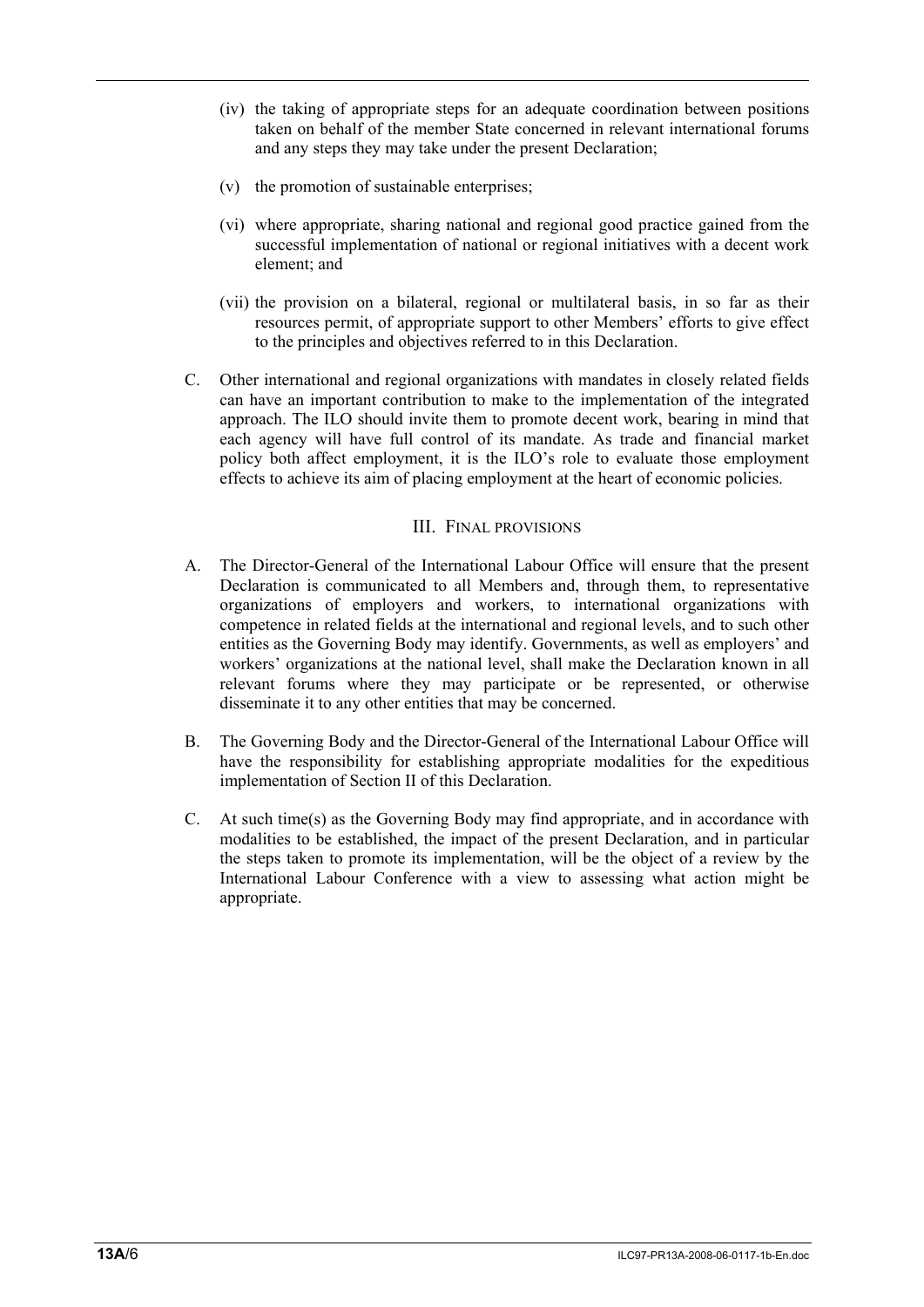#### **ANNEX**

#### FOLLOW-UP TO THE DECLARATION

#### *I. Overall purpose and scope*

1. The aim of this follow-up is to address the means by which the Organization will assist the efforts of its Members to give effect to their commitment to pursue the four strategic objectives important for implementing the constitutional mandate of the Organization.

2. This follow-up seeks to make the fullest possible use of all the means of action provided under the Constitution of the ILO to fulfil its mandate. Some of the measures to assist the Members may entail some adaptation of existing modalities of application of article 19, paragraphs  $5(e)$  and  $6(d)$ , of the ILO Constitution, without increasing the reporting obligations of member States.

#### *II. Action by the Organization to assist its Members*

### *Administration, resources and external relations*

- A. The Director-General will take all necessary steps, including making proposals to the Governing Body as appropriate, to ensure the means by which the Organization will assist the Members in their efforts under this Declaration. Such steps will include reviewing and adapting the ILO's institutional practices and governance as set out in the Declaration and should take into account the need to ensure:
	- (i) coherence, coordination and collaboration within the International Labour Office for its efficient conduct;
	- (ii) building and maintaining policy and operational capacity;
	- (iii) efficient and effective resource use, management processes and institutional structures:
	- (iv) adequate competencies and knowledge base, and effective governance structures;
	- (v) the promotion of effective partnerships within the United Nations and the multilateral system to strengthen ILO operational programmes and activities or otherwise promote ILO objectives; and
	- (vi) the identification, updating and promotion of the list of standards that are the most significant from the viewpoint of governance.<sup>1</sup>

<sup>&</sup>lt;sup>1</sup> The Labour Inspection Convention, 1947 (No. 81), the Employment Policy Convention, 1964 (No. 122), the Labour Inspection (Agriculture) Convention, 1969 (No. 129), and the Tripartite Consultation (International Labour Standards) Convention, 1976 (No. 144), and those standards identified on subsequently updated lists.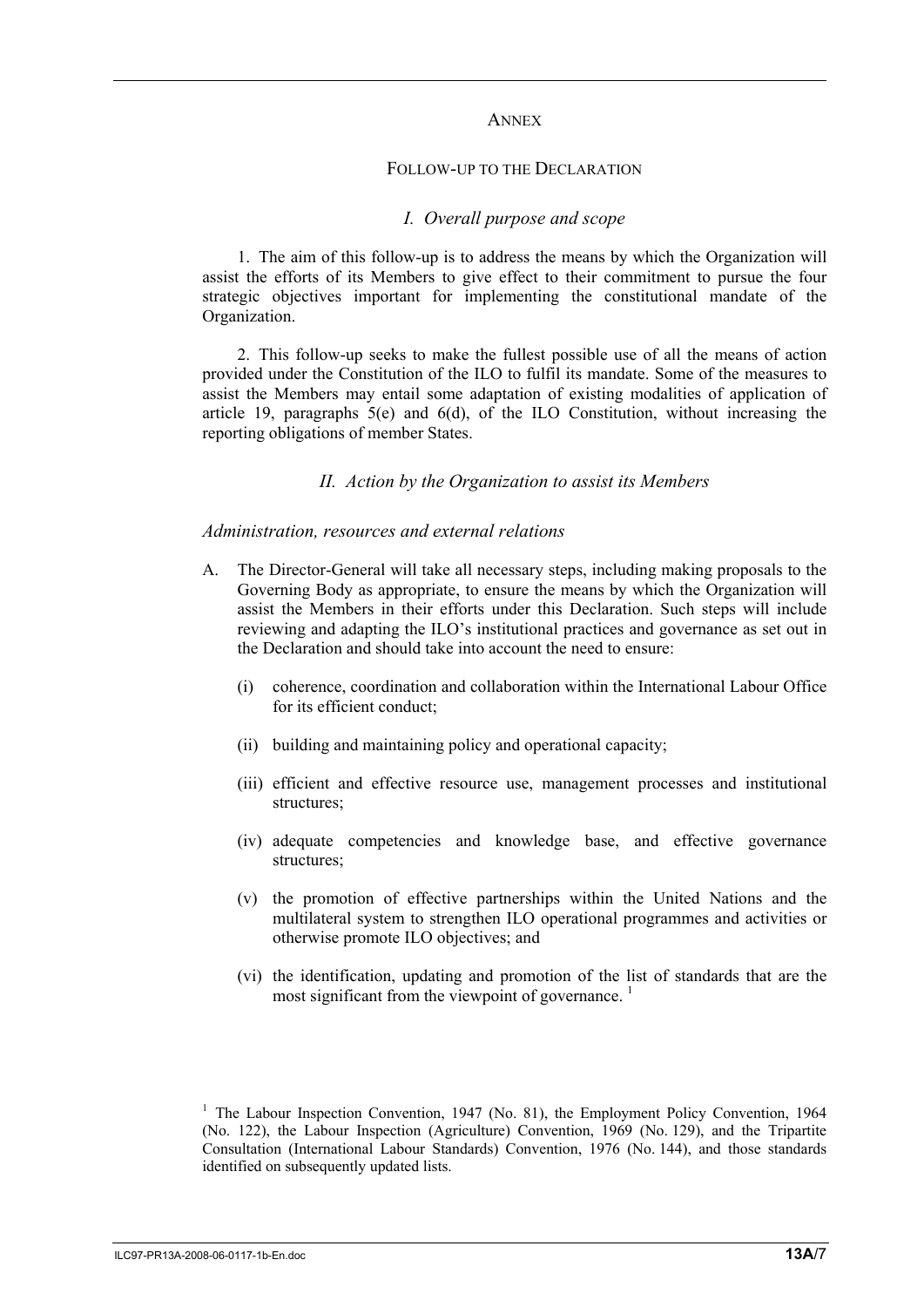## *Understanding and responding to Members' realities and needs*

- B. The Organization will introduce a scheme of recurrent discussions by the International Labour Conference based on modalities agreed by the Governing Body, without duplicating the ILO's supervisory mechanisms, so as to:
	- (i) understand better the diverse realities and needs of its Members with respect to each of the strategic objectives, respond more effectively to them, using all the means of action at its disposal, including standards-related action, technical cooperation, and the technical and research capacity of the Office, and adjust its priorities and programmes of action accordingly; and
	- (ii) assess the results of the ILO's activities with a view to informing programme, budget and other governance decisions.

## *Technical assistance and advisory services*

- C. The Organization will provide, upon request of governments and representative organizations of workers and employers, all appropriate assistance within its mandate to support Members' efforts to make progress towards the strategic objectives through an integrated and coherent national or regional strategy, including by:
	- (i) strengthening and streamlining its technical cooperation activities within the framework of country programmes for decent work and that of the United Nations system;
	- (ii) providing general expertise and assistance which each Member may request for the purpose of adopting a national strategy and exploring innovative partnerships for implementation;
	- (iii) developing appropriate tools for effectively evaluating the progress made and assessing the impact that other factors and policies may have on the Members' efforts; and
	- (iv) addressing the special needs and capacities of developing countries and of the representative organizations of workers and employers, including by seeking resource mobilization.

### *Research, information collection and sharing*

- D. The Organization will take appropriate steps to strengthen its research capacity, empirical knowledge and understanding of how the strategic objectives interact with each other and contribute to social progress, sustainable enterprises, sustainable development and the eradication of poverty in the global economy. These steps may include the tripartite sharing of experiences and good practices at the international, regional and national levels in the framework of:
	- (i) studies conducted on an ad hoc basis with the voluntary cooperation of the governments and representative organizations of employers and workers in the countries concerned; or
	- (ii) any common schemes such as peer reviews which interested Members may wish to establish or join on a voluntary basis.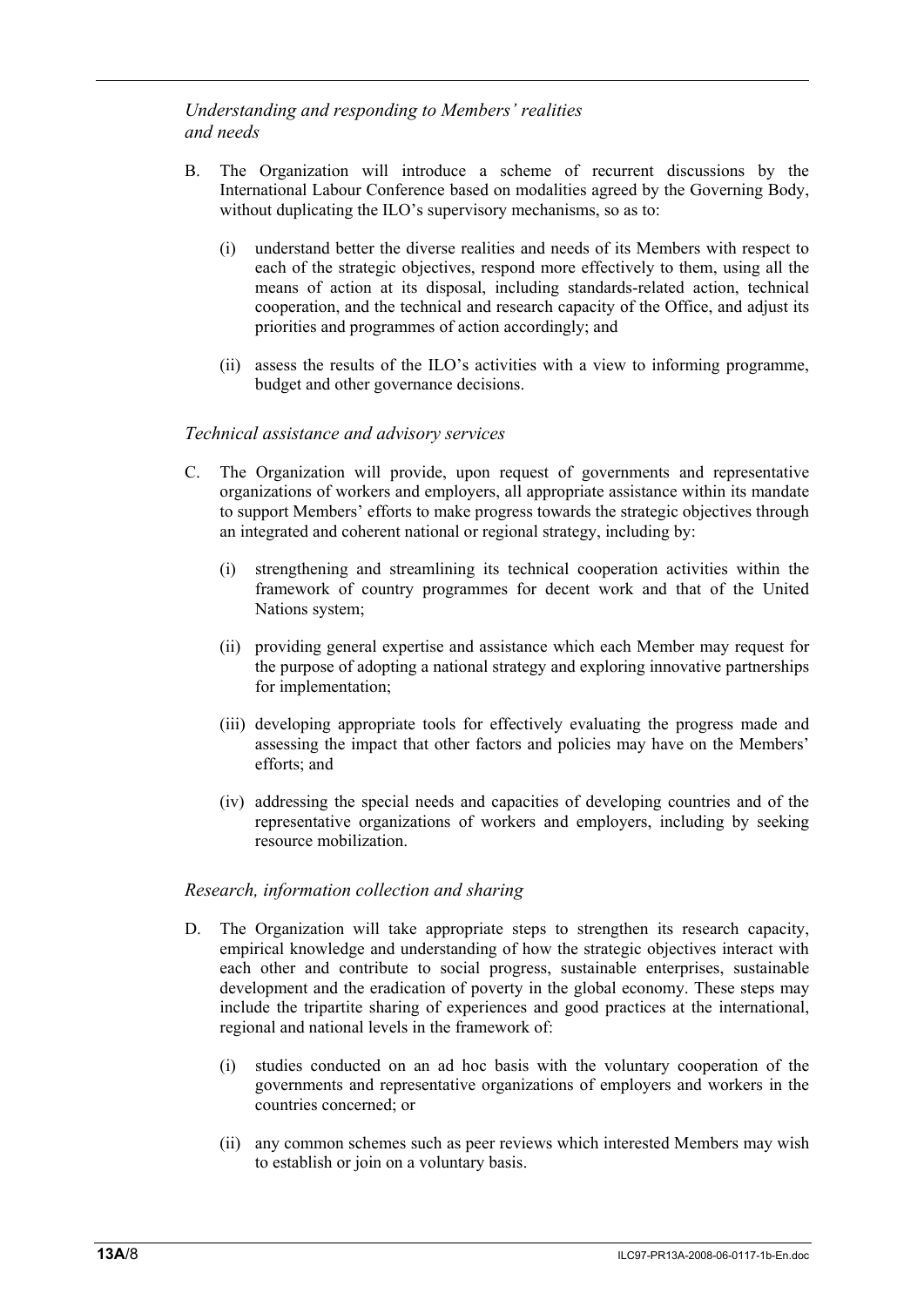## *III. Evaluation by the Conference*

- A. The impact of the Declaration, in particular the extent to which it has contributed to promoting, among Members, the aims and purposes of the Organization through the integrated pursuit of the strategic objectives, will be the subject of evaluation by the Conference, which may be repeated from time to time, within the framework of an item placed on its agenda.
- B. The Office will prepare a report to the Conference for evaluation of the impact of the Declaration, which will contain information on:
	- (i) actions or steps taken as a result of the present Declaration, which may be provided by tripartite constituents through the services of the ILO, notably in the regions, and by any other reliable source;
	- (ii) steps taken by the Governing Body and the Office to follow up on relevant governance, capacity and knowledge-base issues relating to the pursuit of the strategic objectives, including programmes and activities of the ILO and their impact; and
	- (iii) the possible impact of the Declaration in relation to other interested international organizations.
- C. Interested multilateral organizations will be given the opportunity to participate in the evaluation of the impact and in the discussion. Other interested entities may attend and participate in the discussion at the invitation of the Governing Body.
- D. In the light of its evaluation, the Conference will draw conclusions regarding the desirability of further evaluations or the opportunity of engaging in any appropriate course of action.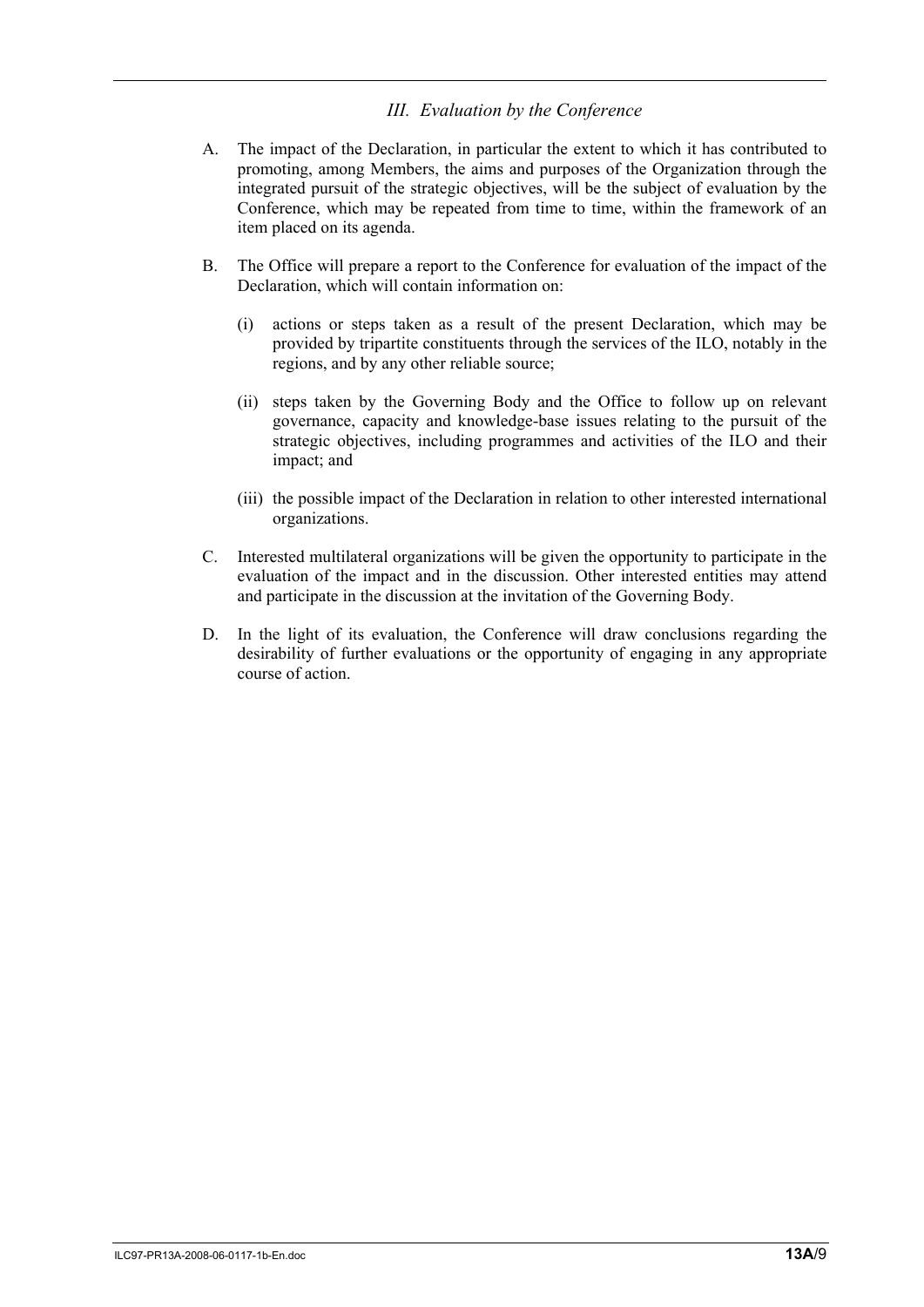



*Provisional Record* 13B 97th Session, Geneva, 2008

# **Resolution on strengthening the ILO's capacity to assist its Members' efforts to reach its objectives in the context of globalization**

- The General Conference of the International Labour Organization, meeting in its 97th Session, 2008,
- Having adopted, within the framework of the sixth item on the agenda, entitled "Strengthening the ILO's capacity to assist its Members' efforts to reach its objectives in the context of globalization", a Declaration which may be referred to as the ILO Declaration on Social Justice for a Fair Globalization,
- Recalling that the Declaration has a number of measures of a strongly promotional nature involving Decent Work and should bring benefits to ILO constituents as quickly as possible, and
- Noting that it is important that work to enhance the capacity of the ILO proceed as soon as possible;

1. Notes that the provisions of the Declaration and its implementation should not duplicate the ILO's existing supervisory mechanisms, and that its implementation should not increase the reporting obligations of member States.

2. Calls upon the Director-General to submit, as a matter of priority, an implementation plan to the Governing Body in November 2008 and, if the Governing Body deems necessary, a set of final proposals for its consideration at its next session thereafter, covering all the elements of implementation in the Declaration, including:

- (a) the provisions of paragraphs A and C of Part II of the Declaration as well as the provisions of the Annex to the Declaration;
- (b) without limiting the foregoing, the following elements:
	- I. *Capacity and governance issues* concrete proposals on ways to:
		- (a) strengthen the research capacity, knowledge base, and production of evidence-based analysis, including ways to cooperate with other research institutions and external experts;
		- (b) ensure that the field structure review leads to a field presence configuration best able to respond effectively and efficiently to constituents' needs;
		- (c) strengthen the coherence and cooperation within the Office and between headquarters and the field;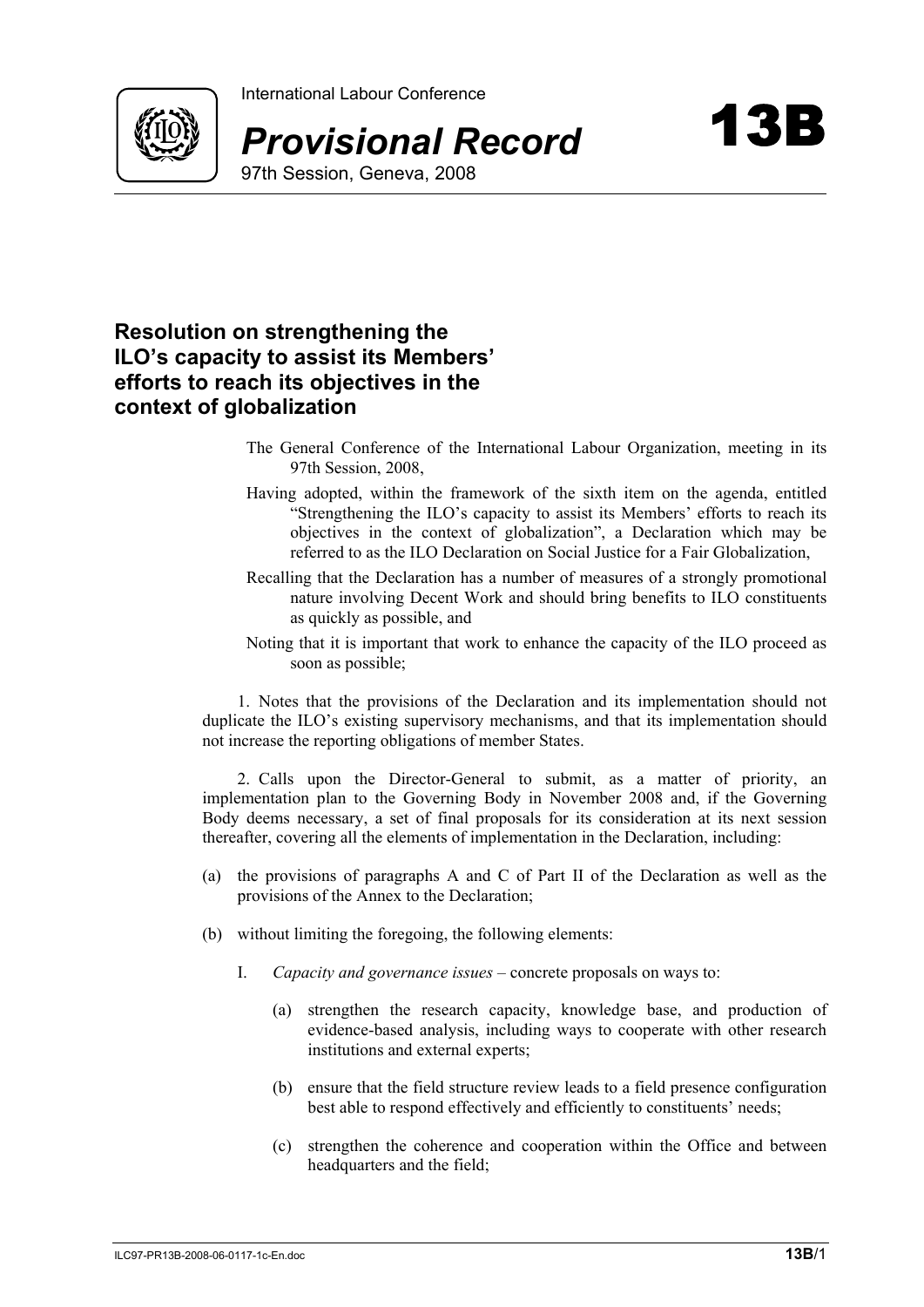- (d) strengthen human resources development and adapt it to the knowledge needs of constituents;
- (e) adequately monitor and evaluate programmes and ensure the feedback of lessons learned to the Governing Body, including independent assessment;
- (f) improve the working methods of the Governing Body and the functioning of the annual International Labour Conference;
- (g) adapt and review institutional practices, management and governance;
- (h) monitor and evaluate the implementation of Decent Work Country Programmes (DWCPs);
- (i) fully implement results-based management, including the full use of the IT systems; and
- II. *Recurring items on the agenda of the International Labour Conference* proposals on:
	- (a) the sequence and frequency of items recurring on the agenda of the International Labour Conference;
	- (b) relation of discussions of such items at the International Labour Conference to the Global Report under the follow-up to the ILO Declaration on Fundamental Principles and Rights at Work;
	- (c) relation to the Strategic Policy Framework;
	- (d) the role of the field structure;
	- (e) consolidation and streamlining of reporting by Members and the Office; and
- III. *Partnerships* proposals on cooperation with other international and regional organizations and with relevant non-state actors;
- (c) in addition, due regard to the concerns of constituents, as expressed in the report of the Committee on Strengthening the ILO's Capacity at this session of the Conference.

3. Considers that the Governing Body may wish to establish an appropriate and credible mechanism to implement such a programme in the light of the experience and lessons drawn from the positive experience gained in the discussion of this item at this session of the Conference, possibly by establishing a steering committee.

4. Notes its expectation that the outcome of this work will involve the most effective, efficient and economical use of resources possible, including identifying possible cost savings.

5. Decides that the steps taken pursuant to the present resolution will form an integral part of any evaluation by the Conference of the impact of the Declaration under Part III of the follow-up to the Declaration.